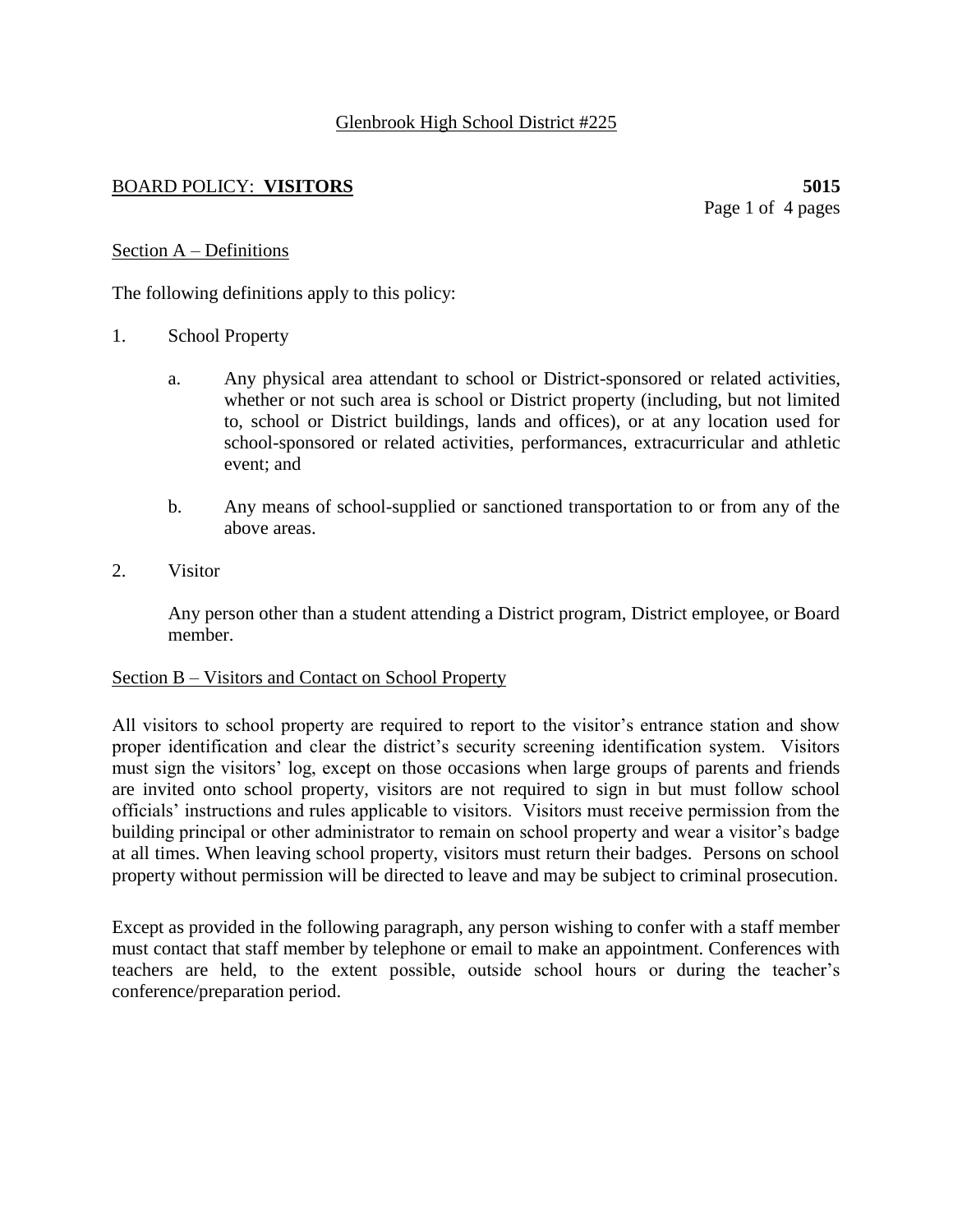# BOARD POLICY: **VISITORS 5015**

## Section B – Visitors and Contact on School Property (Continued)

Requests to visit a District school building, facility, classroom and/or educational program, or to interview school personnel or a student for purposes of observing or evaluating the student with disabilities, must be made with the building principal or other administrator at the appropriate building.

The School District expects mutual respect, civility, and orderly conduct among all people on school property or at a school event. No person on school property or at a school event (including visitors, students, and employees) shall:

- 1. Strike, injure, threaten, harass, or intimidate a student, staff member, a Board member, sports official or coach, or any other person;
- 2. Behave in an unsportsmanlike manner, or use vulgar or obscene language;
- 3. Possess a weapon, any object that can reasonably be considered a weapon or looks like a weapon, or any dangerous device;
- 4. Damage or threaten to damage another's property;
- 5. Damage or deface school property;
- 6. Violate any law or ordinance;
- 7. Smoke or otherwise use tobacco products. The term "tobacco" shall include any form of cigarettes, e-cigarettes, cigars and any alternative thereto, including smokeless tobacco that is loose, cut shredded, ground, powdered, compressed, and leaf tobacco intended to be placed in the mouth without being smoked;
- 8. Consume, possess, distribute, or be under the influence of alcoholic beverages or illegal drugs;
- 9. Impede, delay, disrupt, or otherwise interfere with any school activity or function (including using cellular phones in a disruptive manner);
- 10. Enter upon any portion of school premises at any time for purposes other than those that are lawful and authorized by the Board;
- 11. Operate a motor vehicle: (a) in violation of any law or ordinance; (b) in a risky manner, (c) in excess of 20 miles per hour, or (d) in violation of an authorized District employee's directive;
- 12. Engage in any risky behavior, including roller-blading, roller-skating, or skateboarding;
- 13. Violate other District policies or regulations, or a directive from an authorized security officer or District employee; or
- 14. Engage in any conduct that interferes with, disrupts, or adversely affects the District or a school function.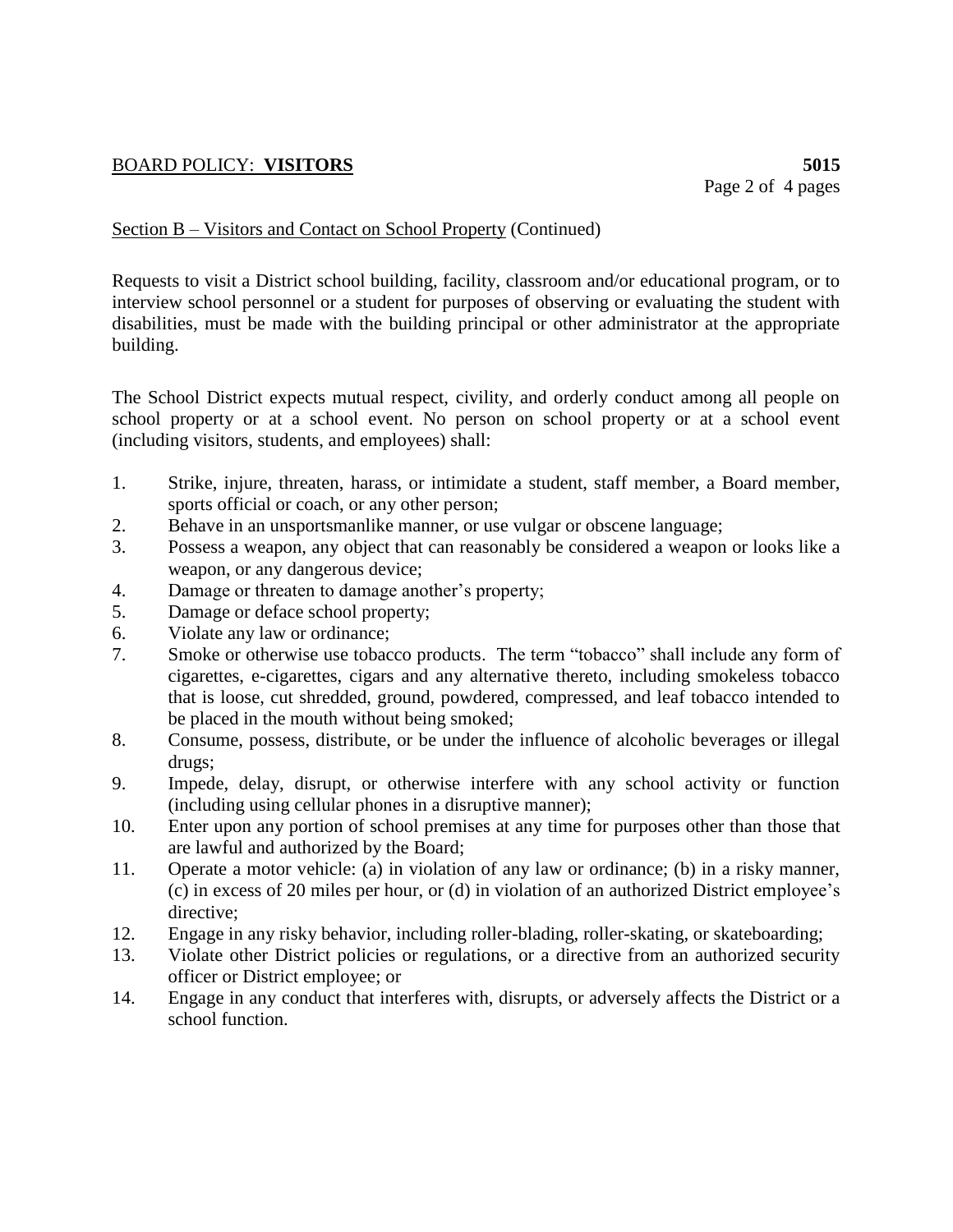## BOARD POLICY: **VISITORS 5015**

#### Section C – Visitor Access to Classrooms and Personnel

Visitor access to classrooms and personnel will be permitted in accordance with Board Procedures Visitors (5015). The parents/guardians of students with disabilities, qualified professionals retained by or on behalf of such parents/guardians, and independent educational evaluators will be permitted reasonable visits to any District school, facility, building, or program as provided in this policy, Board Procedures Visitors (5015), and guidelines of the Superintendent or designee. The parents/guardians of students attending District programs shall be permitted reasonable visits to observe their child or their child's current or proposed educational placement, services, or program. An independent educational evaluator or qualified professional retained by or on behalf of the parent/guardian shall be permitted reasonable visits to observe and/or to conduct an evaluation of a student or the student's current or proposed educational placement, services, or program. If an evaluation includes interviews with District staff members, the interviews must be scheduled in advance of the visit with the building principal or other administrator.

#### Section D – Convicted Child Sex Offender

State law prohibits a child sex offender from being present on school property or loitering within 500 feet of school property when persons under the age of 18 are present, unless the offender:

- 1. Is a parent/guardian of a student attending the school and the parent/guardian is: (i) attending a conference at the school with school personnel to discuss the progress of his or her child academically or socially, (ii) participating in child review conferences in which evaluation and placement decisions may be made with respect to his or her child regarding special education services, or (iii) attending conferences to discuss other student issues concerning his or her child such as retention and promotion and notifies the building principal of his or her presence at the school; or
- 2. Has been given prior permission to be present from the Board, superintendent, or superintendent's designee. If permission is granted, the superintendent shall provide the details of the offender's upcoming visit to the building principal.

In all cases, the superintendent or designee who is a certified employee, shall supervise a child sex offender whenever the offender is on school property.